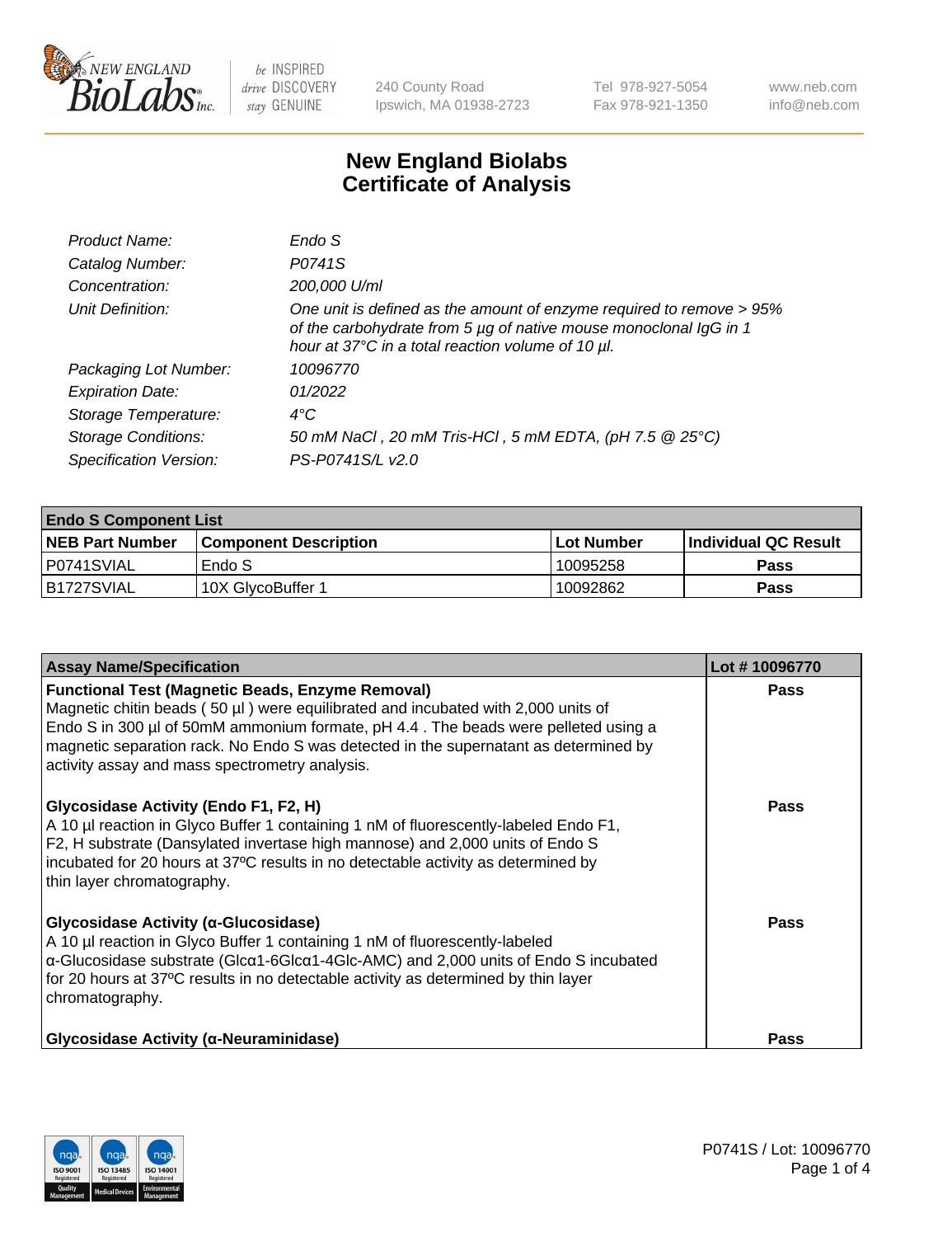

240 County Road Ipswich, MA 01938-2723 Tel 978-927-5054 Fax 978-921-1350

www.neb.com info@neb.com

| <b>Assay Name/Specification</b>                                                                                                                                                                                                                                                                                                       | Lot #10096770 |
|---------------------------------------------------------------------------------------------------------------------------------------------------------------------------------------------------------------------------------------------------------------------------------------------------------------------------------------|---------------|
| A 10 µl reaction in Glyco Buffer 1 containing 1 nM of fluorescently-labeled<br>α-Neuraminidase substrate (Neu5Acα2-3Galβ1-3GlcNAcβ1-3Galβ1-4Glc-AMC) and 2,000<br>units of Endo S incubated for 20 hours at 37°C results in no detectable activity as<br>determined by thin layer chromatography.                                     |               |
| Glycosidase Activity (α1-2 Fucosidase)<br>A 10 µl reaction in Glyco Buffer 1 containing 1 nM of fluorescently-labeled<br>α-Fucosidase substrate (Fucα1-2Galβ1-4Glc-AMC) and 2,000 units of Endo S incubated<br>for 20 hours at 37°C results in no detectable activity as determined by thin layer<br>chromatography.                  | <b>Pass</b>   |
| <b>Protein Purity Assay (SDS-PAGE)</b><br>Endo S is ≥ 95% pure as determined by SDS-PAGE analysis using Coomassie Blue<br>detection.                                                                                                                                                                                                  | <b>Pass</b>   |
| Glycosidase Activity (a1-3 Fucosidase)<br>A 10 µl reaction in Glyco Buffer 1 containing 1 nM of fluorescently-labeled<br>α-Fucosidase substrate (Fucα1-3Galβ1-4GlcNAcβ1-3Galβ1-4Glc-AMC) and 2,000 units of<br>Endo S incubated for 20 hours at 37°C results in no detectable activity as<br>determined by thin layer chromatography. | <b>Pass</b>   |
| Glycosidase Activity (a1-3 Galactosidase)<br>A 10 µl reaction in Glyco Buffer 1 containing 1 nM of fluorescently-labeled<br>a-Galactosidase substrate (Gala1-3Galß1-4GlcNAc-AMC) and 2,000 units of Endo S<br>incubated for 20 hours at 37°C results in no detectable activity as determined by<br>thin layer chromatography.         | <b>Pass</b>   |
| Glycosidase Activity (α1-3 Mannosidase)<br>A 10 µl reaction in Glyco Buffer 1 containing 1 nM of fluorescently-labeled<br>α-Mannosidase substrate (Manα1-3Manβ1-4GlcNAc-AMC) and 2,000 units of Endo S<br>incubated for 20 hours at 37°C results in no detectable activity as determined by<br>thin layer chromatography.             | <b>Pass</b>   |
| Glycosidase Activity (a1-6 Galactosidase)<br>A 10 µl reaction in Glyco Buffer 1 containing 1 nM of fluorescently-labeled<br>α-Galactosidase substrate (Galα1-6Galα1-6Glcα1-2Fru-AMC) and 2,000 units of Endo S<br>incubated for 20 hours at 37°C results in no detectable activity as determined by<br>thin layer chromatography.     | <b>Pass</b>   |
| Glycosidase Activity (α1-6 Mannosidase)<br>A 10 µl reaction in Glyco Buffer 1 containing 1 nM of fluorescently-labeled<br>α-Mannosidase substrate (Μanα1-6Μanα1-6(Μanα1-3)Man-AMC) and 2,000 units of Endo S<br>incubated for 20 hours at 37°C results in no detectable activity as determined by                                     | <b>Pass</b>   |

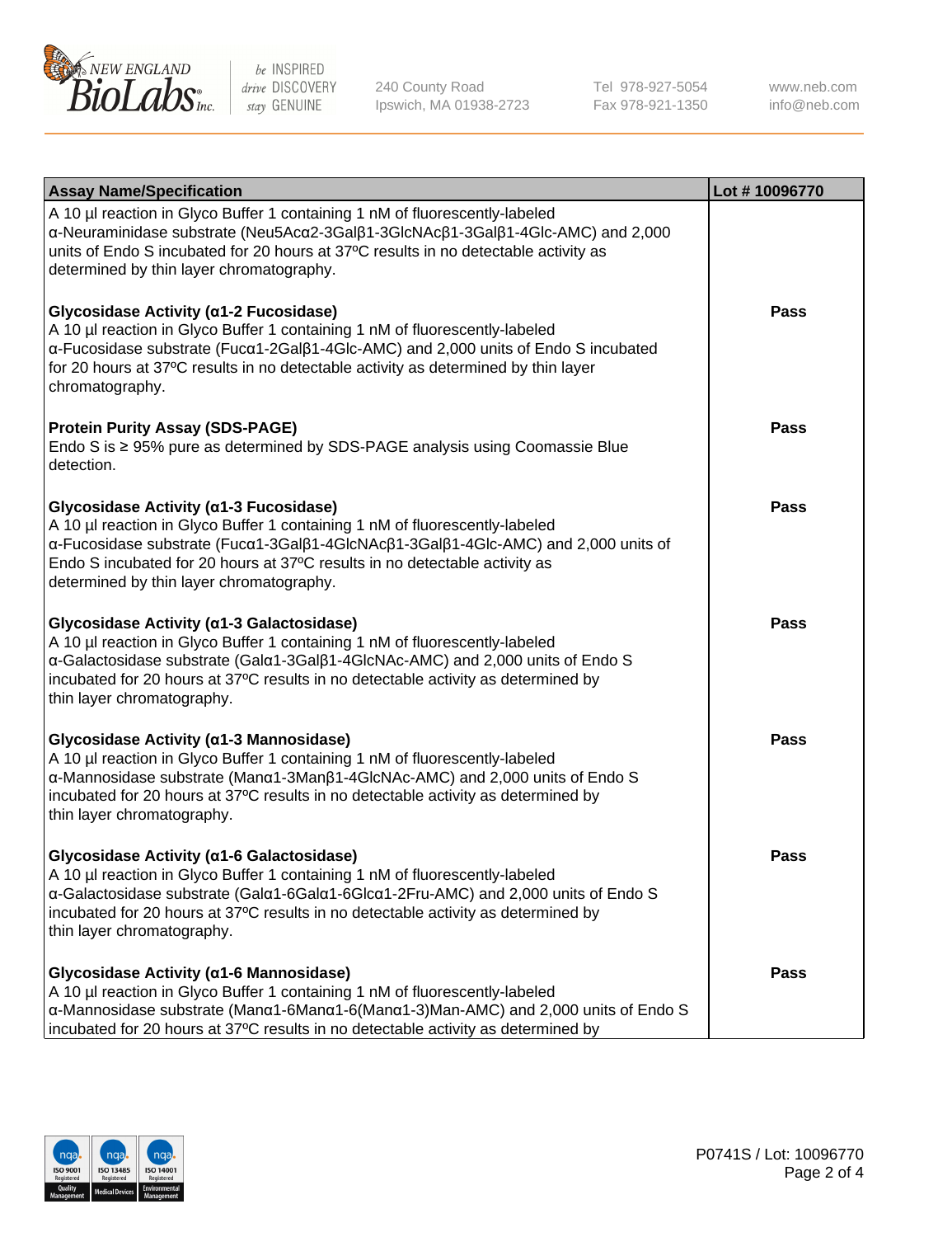

240 County Road Ipswich, MA 01938-2723 Tel 978-927-5054 Fax 978-921-1350

www.neb.com info@neb.com

| <b>Assay Name/Specification</b>                                                                                                                                                                                                                                                                                                                             | Lot #10096770 |
|-------------------------------------------------------------------------------------------------------------------------------------------------------------------------------------------------------------------------------------------------------------------------------------------------------------------------------------------------------------|---------------|
| thin layer chromatography.                                                                                                                                                                                                                                                                                                                                  |               |
| Glycosidase Activity (α-N-Acetylgalactosaminidase)<br>A 10 µl reaction in Glyco Buffer 1 containing 1 nM of fluorescently-labeled<br>α-N-Acetylgalactosaminidase substrate (GalNAcα1-3(Fucα1-2)Galβ1-4Glc-AMC) and 2,000<br>units of Endo S incubated for 20 hours at 37°C results in no detectable activity as<br>determined by thin layer chromatography. | <b>Pass</b>   |
| Glycosidase Activity (β-Mannosidase)<br>A 10 µl reaction in Glyco Buffer 1 containing 1 nM of fluorescently-labeled<br>$\beta$ -Mannosidase substrate (Man $\beta$ 1-4Man $\beta$ 1-4Man-AMC) and 2,000 units of Endo S incubated<br>for 20 hours at 37°C results in no detectable activity as determined by thin layer<br>chromatography.                  | <b>Pass</b>   |
| Glycosidase Activity (β-Xylosidase)<br>A 10 µl reaction in Glyco Buffer 1 containing 1 nM of fluorescently-labeled<br>β-Xylosidase substrate (Xylβ1-4Xylβ1-4Xylβ1-4Xyl-AMC) and 2,000 units of Endo S<br>incubated for 20 hours at 37°C results in no detectable activity as determined by<br>thin layer chromatography.                                    | <b>Pass</b>   |
| Glycosidase Activity (β1-3 Galactosidase)<br>A 10 µl reaction in Glyco Buffer 1 containing 1 nM of fluorescently-labeled<br>β-Galactosidase substrate (Galβ1-3GlcNAcβ1-4Galβ1-4Glc-AMC) and 2,000 units of Endo<br>S incubated for 20 hours at 37°C results in no detectable activity as determined by<br>thin layer chromatography.                        | <b>Pass</b>   |
| Glycosidase Activity (β1-4 Galactosidase)<br>A 10 µl reaction in Glyco Buffer 1 containing 1 nM of fluorescently-labeled<br>β-Galactosidase substrate (Galβ1-4GlcNAcβ1-3Galβ1-4Glc -AMC) and 2,000 units of Endo<br>S incubated for 20 hours at 37°C results in no detectable activity as determined by<br>thin layer chromatography.                       | <b>Pass</b>   |
| Glycosidase Activity (β-N-Acetylgalactosaminidase)<br>A 10 µl reaction in Glyco Buffer 1 containing 1 nM of fluorescently-labeled<br>β-N-Acetylgalactosaminidase substrate (GalNAcβ1-4Galβ1-4Glc-AMC) and 2,000 units of<br>Endo S incubated for 20 hours at 37°C results in no detectable activity as<br>determined by thin layer chromatography.          | Pass          |
| <b>Protease Activity (SDS-PAGE)</b><br>A 20 µl reaction in 1X Glyco Buffer 1 containing 24 µg of a standard mixture of<br>proteins and a minimum of 2,000 units of Endo S incubated for 20 hours at 37°C,<br>results in no detectable degradation of the protein mixture as determined by<br>SDS-PAGE with Coomassie Blue detection.                        | <b>Pass</b>   |